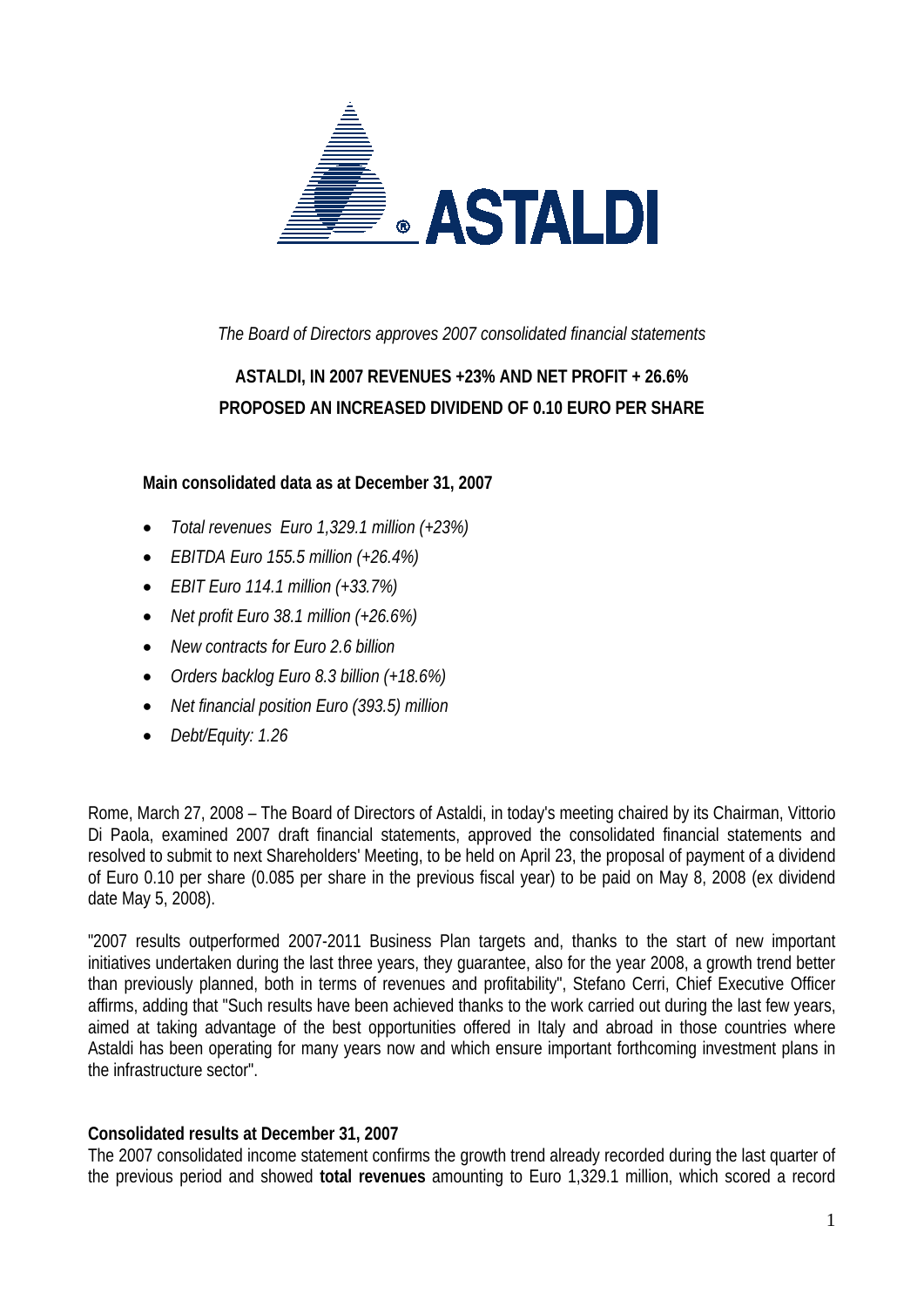increase of +23%. Foreign activities contributed to the determination of revenues by 62%, while transportation infrastructure, with a 74% of revenues, confirmed to the be the reference sector within Group's activities.

The increase in production volumes is in accordance with an improved income profile, also thanks to the incidence of production costs which decreased from 72.1% of the previous year to 71.4%.

**EBITDA** (gross operating margin), which in 2007 equalled Euro 155.6 million, increased by +26.4% in comparison with 2006, with an increased EBITDA margin of 11.7% (11.4% in the previous year).

Also **EBIT** (operating result) increased to Euro 114.1 million, thus improving by +33.7% in comparison with the amount recorded in 2006, with EBIT margin increasing to 8.6%, in comparison with 7.9% of 2006.

The important investments and the financial support required by new initiatives entailed an increase in financial indebtedness and, consequently, in financial charges which equalled Euro 45.5 million (Euro 31.8 million in 2006); such amount also includes the increased costs of guarantees (bid and performance bonds) connected with the higher average value of projects being executed in Italy and abroad.

The 2007 consolidated financial statements show a profit before income taxes of Euro 70.7 million (+19.8% on an annual basis), thus contributing to an increased **net profit** of Euro 38.1 million (+26.6% with respect to the previous year) and a net margin of 2.9%.

The net financial position as at December 31, 2007, net of treasury shares, equalled Euro (393.5) million (in comparison with the amount of Euro (281) million recorded at end of 2006), with an increase of Euro 113 million on an annual basis, essentially related to operating phases requiring high investments, which characterize the start-up of new initiatives. It should be noted that, already starting from the fourth quarter, the financial cycle showed a reverse trend, with a significant net financial position decrease of Euro 45 million.

Therefore, the debt/equity ratio totalled 1.26, while the corporate debt/equity ratio, excluding the quota of indebtedness relating to concession and project finance activities because of its non-recourse nature, is approximately equivalent to 1.

### **Order backlog**

During the period, new orders have been acquired for an amount of  $\epsilon$  2.6 billion, thus increasing he orders backlog as at 31 December, 2007 to Euro 8.2 billion, thus achieving business plan targets one year earlier and witnessing a growth in both quantitative and qualitative terms. The total order backlog was determined by construction activities, contributing by Euro 6.2 billion, and concessions contributing by Euro 2.1 billion. From a geographical point of view, the order backlog is constituted by 67% of domestic projects and by the remaining 33% of foreign projects.

#### **Next meetings with the market**

The 2008-2012 Business Plan will be submitted to the Board of Directors' approval on April 15 the next. As already stated for year 2008, the new Business Plan sets an increase in revenues and profitability higher than previous business plan forecasts, and will be illustrated to the financial community on April 17 the next.

°°° Furthermore, the Board of Directors proposed, pending the approval by the next Shareholders' Meeting, to extend (as from May 2, 2008, expiry date of the previous plan) the plan of purchase and sale of Company's own shares by 12 additional months, with the purpose of investment, and to favour the normal course of negotiations and to guarantee a proper market liquidity. The method of implementation of the plan provides for the purchase of Company's own up to a maximum rolling number of 9,842,490 shares of a nominal value of 2.00 euro each, at a unit price not lower than 2.00 euro and not higher than the average price of the latest 10 stock market working days immediately preceding the date of purchase, increased by 10%, and with the additional obligation that the amount of share shall never exceed Euro 24,600,000.00 (subject to the limit of distributable profits and reserves available pursuant to Section 2357 paragraph 1 of the Italian Civil Code). The Company may further sell the shares so purchased, at a unit price not lower than the average price of the latest 10 stock market working days preceding the date of sale, decreased by 10%. Moreover, it is underlined that, at today's date, the Company holds No. 1,050,000 treasury shares, corresponding to 1% of its share capital.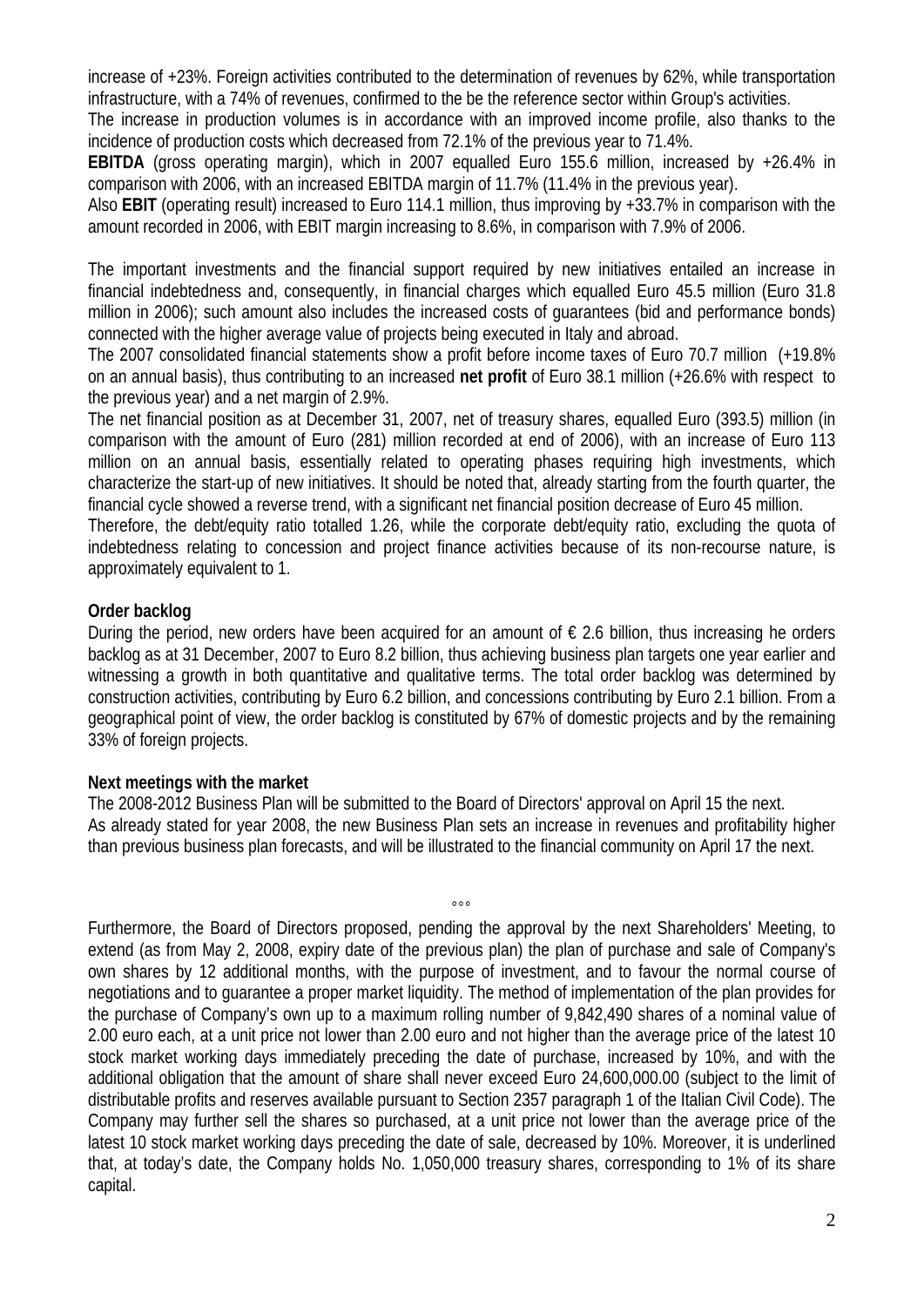*Dr. Paolo Citterio, in his capacity as Chief Financial Officer of Astaldi, does hereby certify, pursuant to paragraph 2 of art. 154-bis of Legislative Decree No. 58/1998, that the accounting information set forth herein corresponds to that of accounting books and records.* 

 $0.00$ 

*Listed on the STAR segment of the Italian stock exchange, Astaldi Group has been active for more than 80 years, in Italy and abroad, in designing and constructing large-scale civil engineering works. The Group operates in the following areas of activity:* 

*°°°* 

- *transportation infrastructure (railways, undergrounds, roads, motorways, ports, and airports);*
- *hydraulic works and power plants (dams, hydroelectric plants, water systems, oil pipelines, gas pipelines, and water treatment plants);*
- *civil and industrial construction (hospitals, universities, airports, law courts, construction works for electrical and nuclear plants, car parks);*
- *operation under concession of works such as hospitals, urban transport infrastructure, car parks.*

*The Group is currently a General Contractor capable of promoting financial aspects and coordinating all resources and skills for the optimal development and management of complex and high-value public works.* 

**For further information:** 

Astaldi S.p.A **PMS Corporate Communications**<br>tel. 06/41766389 tel. 06/41766389 *Alessandra Onorati Giancarlo Frè Torelli* IR and Corporate Communications Manager *Andrea Lijoi*  a.onorati@astaldi.com – www.astaldi.it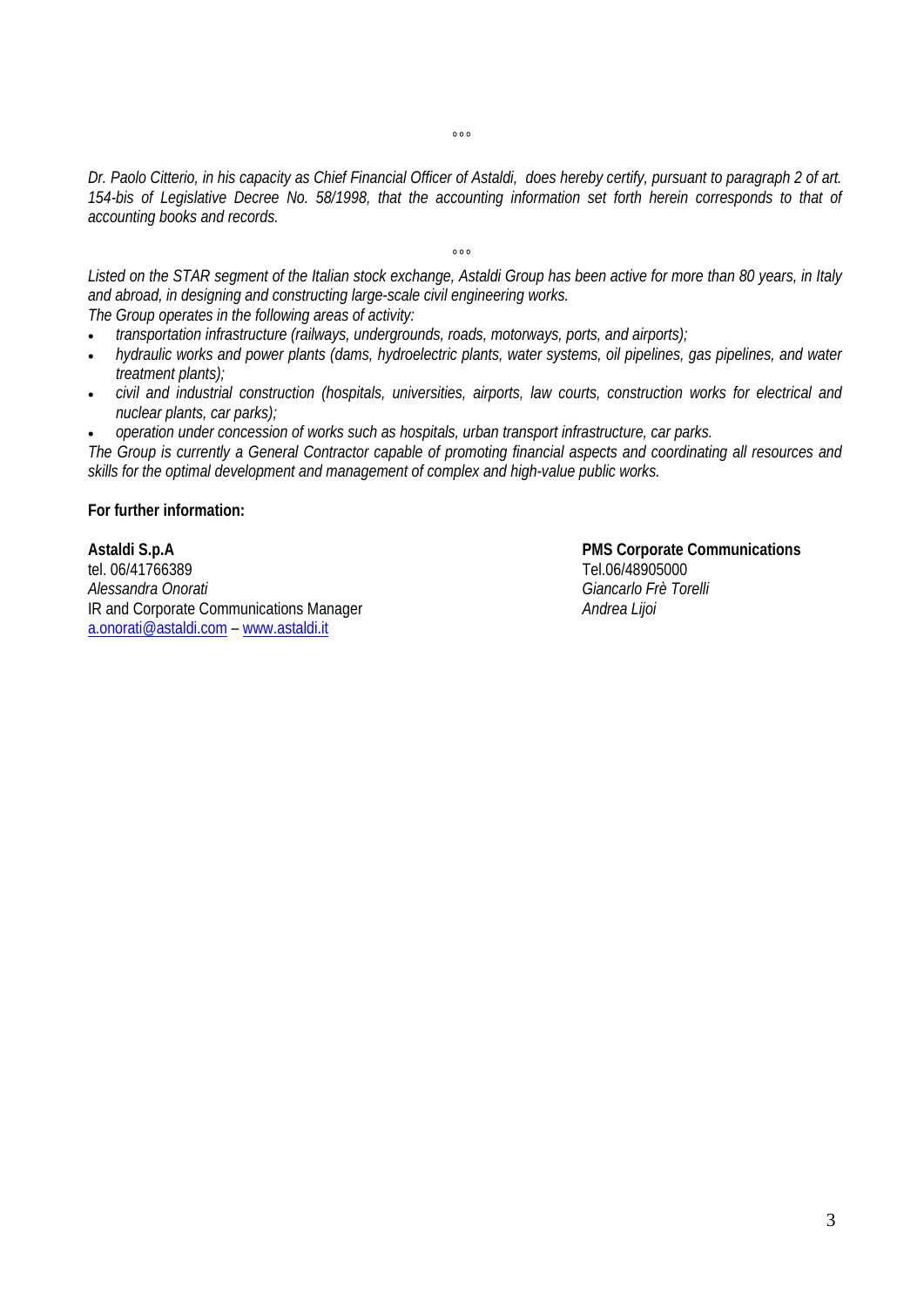## **CONSOLIDATED RECLASSIFIED INCOME STATEMENT**

| Euro/000                                                        | 31/12/07   |            | 31/12/06   |            |
|-----------------------------------------------------------------|------------|------------|------------|------------|
|                                                                 |            |            |            |            |
| Revenues                                                        | 1,273,373  | 95.8%      | 1,030,044  | 95.3%      |
| <b>Other Operating Revenues</b>                                 | 55,758     | 4.2%       | 50,819     | 4.7%       |
| <b>Total revenues</b>                                           | 1,329,131  | 100.0%     | 1,080,863  | 100.0%     |
| Production costs                                                | (948, 890) | (71.4)%    | (777, 355) | $(71.9)\%$ |
| <b>Added value</b>                                              | 380,241    | 28.6%      | 303,508    | 28.1%      |
| Costs of Personnel                                              | (193, 889) | $(14.6)\%$ | (165, 301) | (15.3)%    |
| Other operating costs                                           | (30, 883)  | $(2.3)\%$  | (15, 238)  | (1.4)%     |
| <b>EBITDA</b>                                                   | 155,470    | 11.7%      | 122,970    | 11.4%      |
| Amortization                                                    | (35, 794)  | (2.7)%     | (29, 127)  | (2.7)%     |
| Provisions                                                      | (2,582)    | (0.2)%     | (9, 489)   | (0.9)%     |
| Depreciations                                                   | (3,535)    | (0.3)%     | (22)       | (0.0)%     |
| (Capitalisation of internal construction costs)                 | 550        | 0.0%       | 1,045      | 0.1%       |
| <b>EBIT</b>                                                     | 114,109    | 8.6%       | 85,376     | 7.9%       |
| Net financial income and charges                                | (45, 542)  | (3.4)%     | (31, 848)  | (2.9)%     |
| Effects of valuation of investments using the net equity method | 2,101      | 0.2%       | 5,470      | 0.5%       |
| Profit (loss) before income taxes                               | 70,667     | 5.3%       | 58,998     | 5.5%       |
| Taxes                                                           | (32, 251)  | (2.4)%     | (28, 172)  | (2.6)%     |
| Profit (loss) connected with discontinued operations            |            | 0.0%       |            | 0.0%       |
| Profit (loss) for the period                                    | 38,416     | 2.9%       | 30,826     | 2.9%       |
| Profit (loss) attributable to third parties                     | (319)      | (0.0)%     | (735)      | (0.1)%     |
| Group's net profit                                              | 38,097     | 2.9%       | 30,091     | 2.8%       |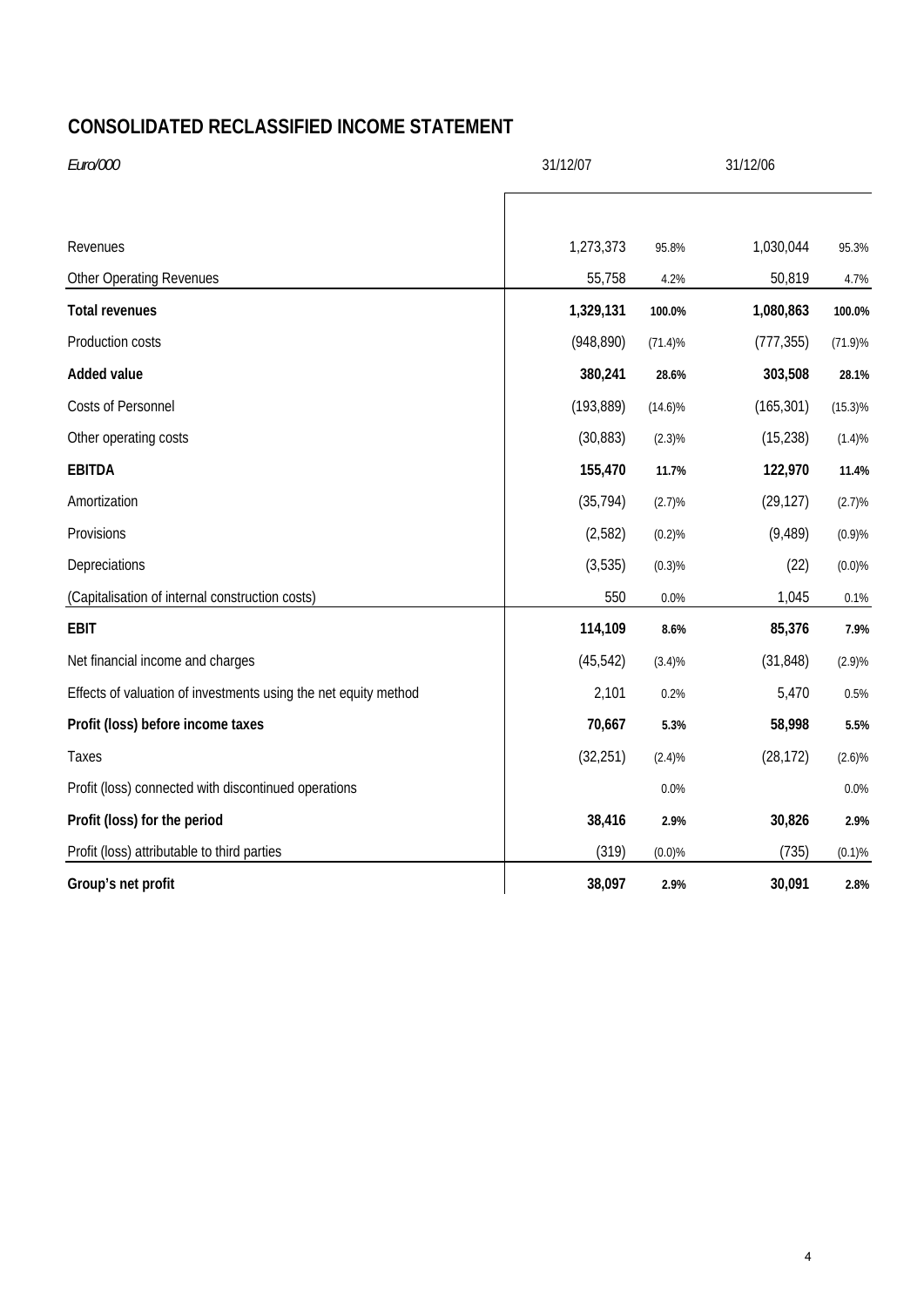# **CONSOLIDATED RECLASSIFIED BALANCE SHEET**

| Euro/000                                     | Dec. 31, 2007 | Dec. 31, 2006 |  |
|----------------------------------------------|---------------|---------------|--|
| Intangible fixed assets                      | 3,374         | 3,795         |  |
| Tangible fixed assets                        | 246,675       | 193,197       |  |
| <b>Equity investments</b>                    | 96,877        | 96,492        |  |
| Other net fixed assets                       | 30,364        | 36,731        |  |
| TOTAL Fixed assets (A)                       | 377,290       | 330,215       |  |
| Inventories                                  | 60,915        | 51,600        |  |
| Contracts in progress                        | 519,229       | 397,712       |  |
| Trade receivables                            | 36,844        | 29,850        |  |
| Accounts receivable from employers           | 426,223       | 408,028       |  |
| Other assets                                 | 160,091       | 117,870       |  |
| Tax receivables                              | 88,592        | 73,275        |  |
| Advances from employers                      | (237, 466)    | (209, 324)    |  |
| Subtotal                                     | 1,054,428     | 869,011       |  |
| Trade payables                               | (88, 474)     | (90, 906)     |  |
| Payables to Suppliers                        | (383, 834)    | (313, 349)    |  |
| Other liabilities                            | (213, 518)    | (186, 600)    |  |
| Subtotal                                     | (685, 826)    | (590, 854)    |  |
| Working capital (B)                          | 368,603       | 278,156       |  |
| Employees benefits                           | (10, 932)     | (12, 470)     |  |
| Provision for non-current risks and charges  | (24, 333)     | (30, 035)     |  |
| Total provisions (C)                         | (35, 265)     | (42,506)      |  |
| Net invested capital $(D) = (A) + (B) + (C)$ | 710,628       | 565,866       |  |
| Cash and cash equivalents                    | 295,538       | 237,623       |  |
| <b>Current financial receivables</b>         | 22,943        | 21,062        |  |
| Non-current financial receivables            | 2,423         | 916           |  |
| <b>Securities</b>                            | 14,764        | 18,983        |  |
| <b>Current financial liabilities</b>         | (322, 385)    | (224, 192)    |  |
| Non-current financial liabilities            | (411, 826)    | (339, 199)    |  |
| Net financial payables / receivables (E)     | (398, 543)    | (284, 806)    |  |
| Group's net equity                           | (310, 251)    | (279, 668)    |  |
| Minority interests                           | (1,834)       | (1, 392)      |  |
| Net equity $(G) = (D) - (E)$                 | 312,085       | 281,059       |  |